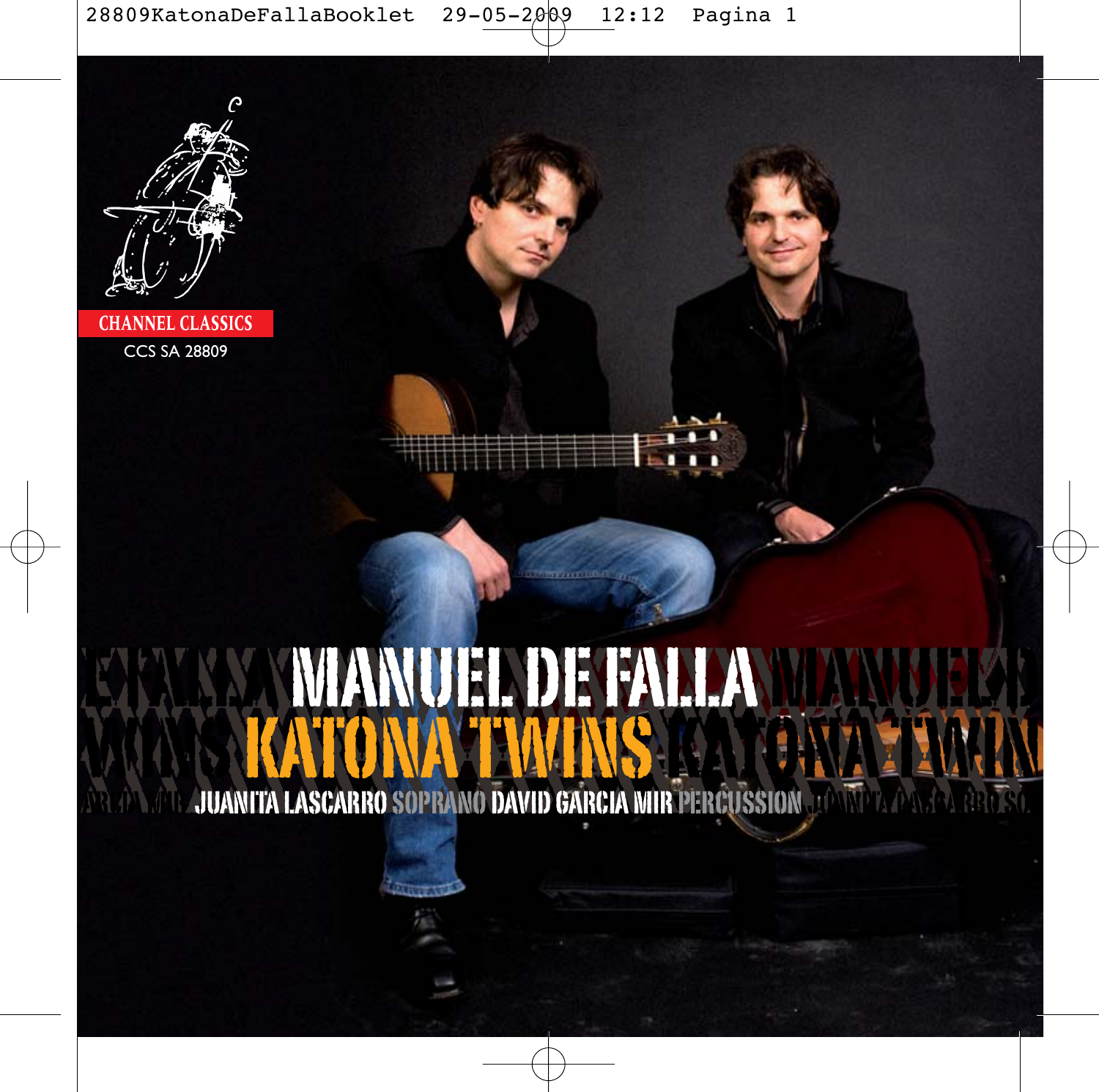

## THE KATONA TWINS

The Hungarian born Katona Twins, Peter and Zoltán, have given recitals throughout the world including performances at the Carnegie Hall in New York; the Purcell Room of the Royal Festival Hall and Wigmore Hall in London; the Concertgebouw in Amsterdam; the Konzerthaus in Vienna ,the Suntory Hall in Tokyo; the

Forbidden City in Beijing; the Alte Oper in Frankfurt; the Philharmonie in Cologne and Tchaikovsky Hall in Moscow. Currently they are Artists in Residence in San Franscisco. In 2009 The Katona Twins will tour The Netherlands, Germany and Belgium as soloists in the 'Night of the Proms' series.

The twins have won numerous prizes, both individually and together. In 2004 they were awarded, with the prestigious Borletti-Buitoni prize, the first guitarist in the trust's history. In 1998 they won the Concert Artists Guild Competition held in New York thereby securing management throughout the USA; tours soon followed as did their Carnegie Hall debut. In 1997 they were winners at the Young Concert Artist Trust auditions in London and that brought with it London based worldwide management; in the same year they successfully auditioned for the Park Lane contemporary music group. Earlier in their careers the twins won the ST. Johnson Foundation prize in 1995 and The Laura Ashley prize in 1996. In 1993 they won first prize at the most prestigious guitar duo competition in Montelimar, France. In the same year Peter & Zoltán won first prize at the international guitar duo competition held in Bubenreuth, Germany and were awarded the Cultural Prize of the City of Kassel, Germany. The wide repertoire of the duo spans from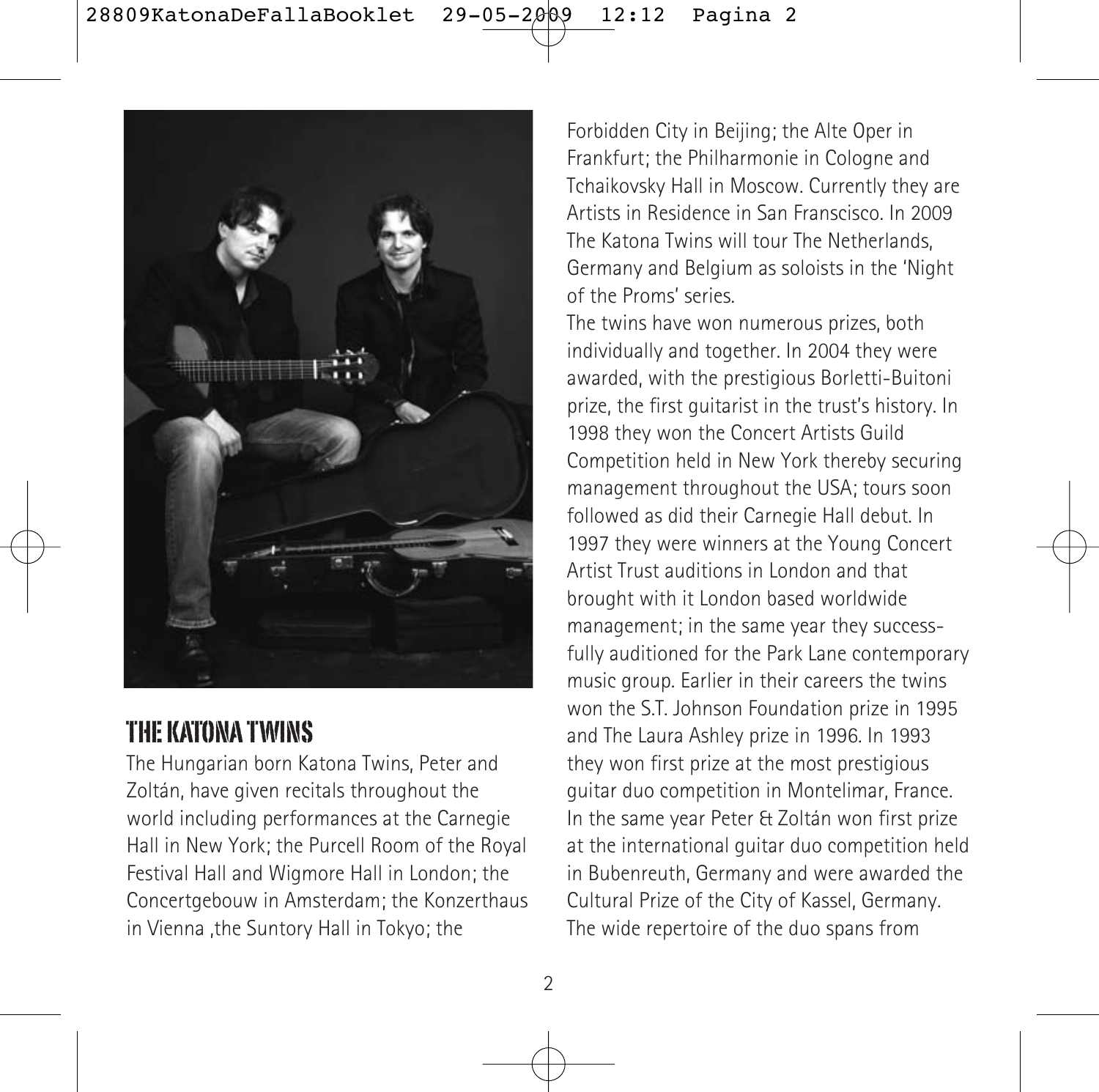Scarlatti to Piazzolla's tango music. Their programmes also include concertos for two guitars and orchestra by Rodrigo, Vivaldi, Piazzolla and Tedesco. Michael Berkeley, Judith Bingham, Carlos Sanchez-Gutierrez and several other contemporary composers have written for and dedicated works to the Katona Twins. From the age of ten the twins have studied both individually and as a guitar duo in Budapest, Frankfurt and at the Royal Academy of Music in London. During their studies they benefitted from classes with Julian Bream and John Williams.

The Katona Twins have been invited on numerous occasions to record for the BBC and other international television and radio stations. Their CD releases include music by Scarlatti and Handel; Rodrigo; Albéniz and pieces by Piazzolla, Granados, de Falla and Mozart.

## DAVID GARCIA MIR

David García was born in Palma de Mallorca in 1975. After finishing his studies in 1998 at the Conservatoire of Palma de Mallorca, he went to Madrid to complete his postgraduate studies in contemporary, world music and flamenco also beginning his career as a freelance percussionist and kit player. In the orchestral world he has worked a.o. The Spanish National Orchestra, The Madrid Symphony Orchestra, The



Spanish Radio and Television Orchestra, The Royal Spanish Theatre (Teatro Real), The Baleares Symphony Orchestra, National Zarzuela Theatre Madrid (Spanish Opera). In Contemporary groups he has worked with Proyecto Gerard, The Gounod Ensemble, Camera 21, Neopercusión Percussion Ensemble. On television he worked for three years as a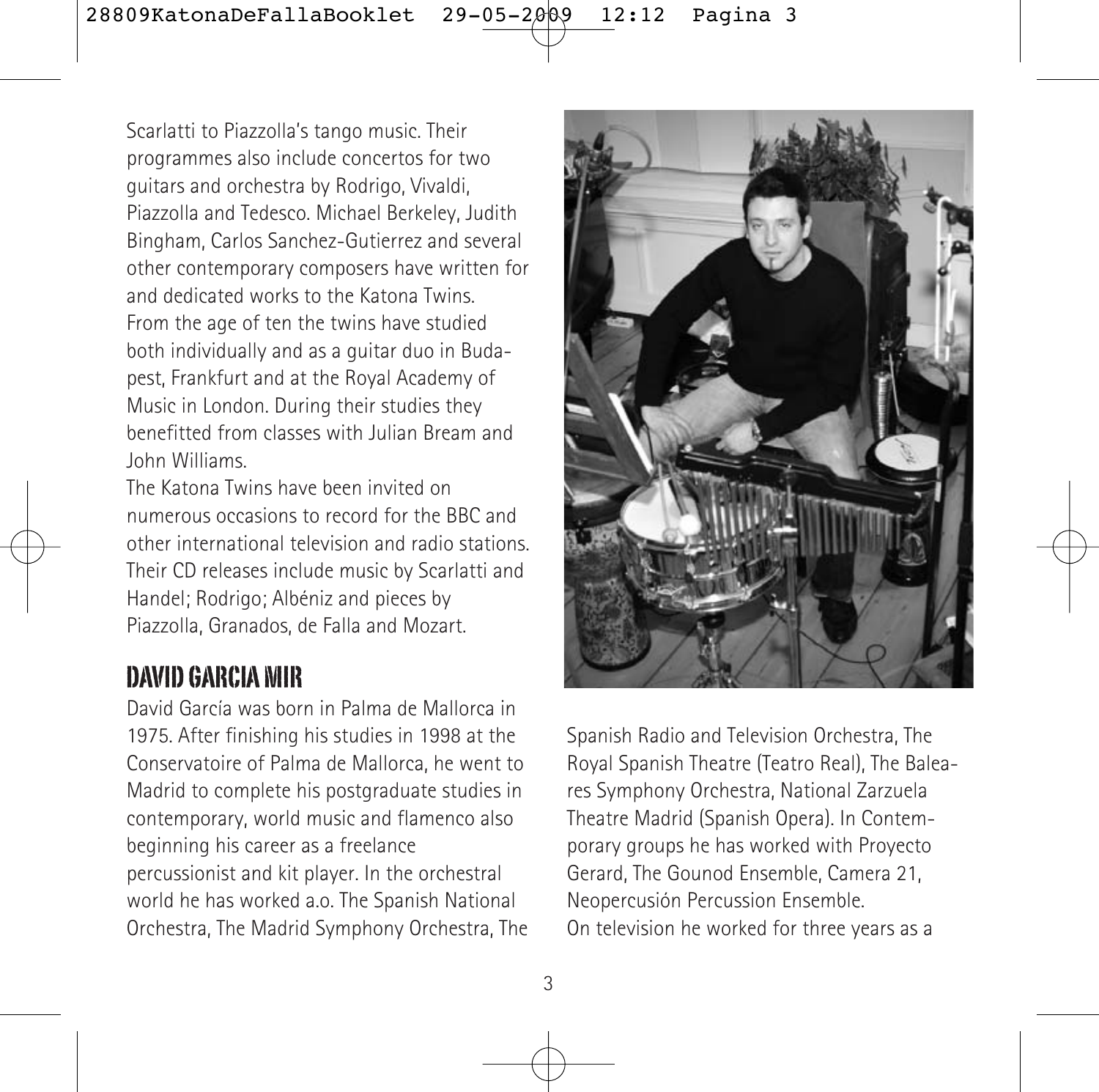percussionist with the Philharmonic Orchestra in 'El Conciertazo', an educational program about classical music aired on TVE. He has also recorded the music for several film soundtracks as a session musician. In the world of theatre he was the kit player for 'Jekill and Hyde' staring Raphael, and the percussionist for 'Hello Dolly'. He has taught in various music schools and courses in Spain like Neopercusión Percussion School and Manuel de Falla Convention in Granada.

He is currently and has been for the last three years the touring drummer for the recording artist 'Raphael'.

## JUANITA LASCARRO

Colombian born Juanita Lascarro began her studies in biology in Bogotá, before moving to Cologne to pursue her singing career at the Cologne Musikhochschule and the Opera Studio of the Cologne Opera.

Notable operatic roles to date include Lulu, Manon, Donna Elvira, Violetta, Fiordiligi and *Agrippina* for Oper Frankfurt where she is a principal soloist. Elsewhere she has performed Juliette (*Roméo et Juliette*) at Wiener Staatsoper and Bayerische Staatsopera, Poppea at Opernhaus Zürich, *Daphn*e for Deutsche Oper Berlin and Netherlands Opera, Manon (*Boulevard Solitude*) at the Gran Teatre del



Liceu, and Susanna (Le nozze di Figaro) for Opéra National de Paris. At Welsh National Opera she has performed Liù (*Turandot*), Mimì (*La boheme*) and *The Cunning Little Vixen*, and she took the title role in *Pelléas et Mélisande* at La Monnaie. She is a regular guest at the Teatro Colón, Bogotá, where her roles have included Adina (*L'elisir d'amore*), Michaela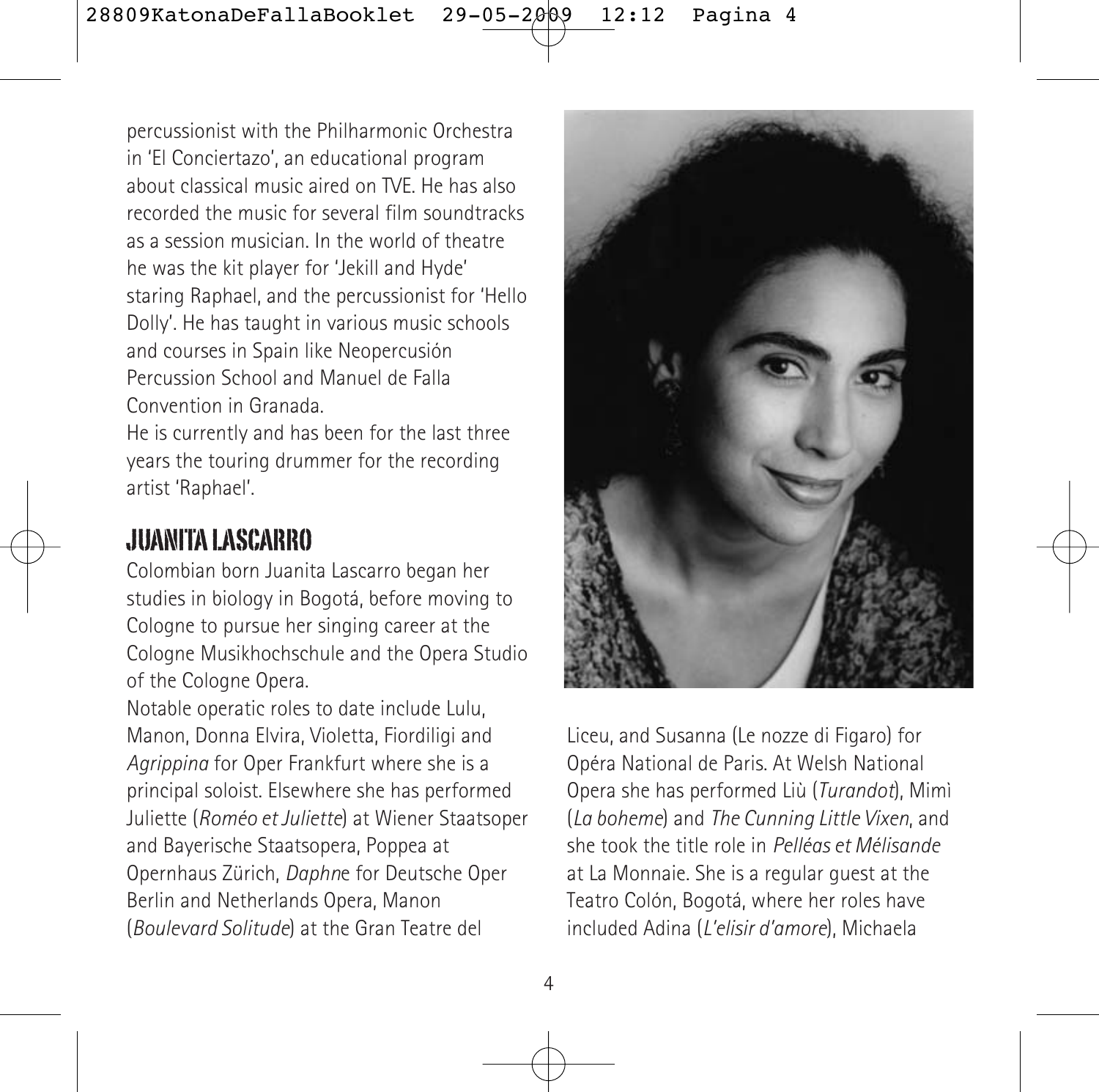(*Carmen*), Susanna and Juliette. In concert Juanita Lascarro's performances include appearances with the Leipzig Gewandhaus under Lothar Zagrosek, Deutsches Symphonie-Orchester Berlin under Vladimir Ashkenazy, the Israel Philharmonic Orchestra under Antonio Pappano, and the Gürzenich Orchestra under James Conlon. She made her Proms debut in Weill's *Der Silbersee* conducted by Markus Stenz, and performed Villa Lobos' *Bachiana Brasileira No. 5* with the 12 Cellists of the Berlin Philharmonic Orchestra at the Proms and at the Salzburg Spring Festival. In recital Juanita Lascarro has made appearances at the Bath International Festival, the Steensgard Festival, the Cork Chamber Music Festival and London's Wigmore Hall. Opera highlights in the 2008/2009 season include Tiefland at Gran Teatre del Liceu, Suor *Angelica* for Oper Frankfurt, and the title-role in the British premiere of Martinu's *Mirandolina* at Garsington Opera.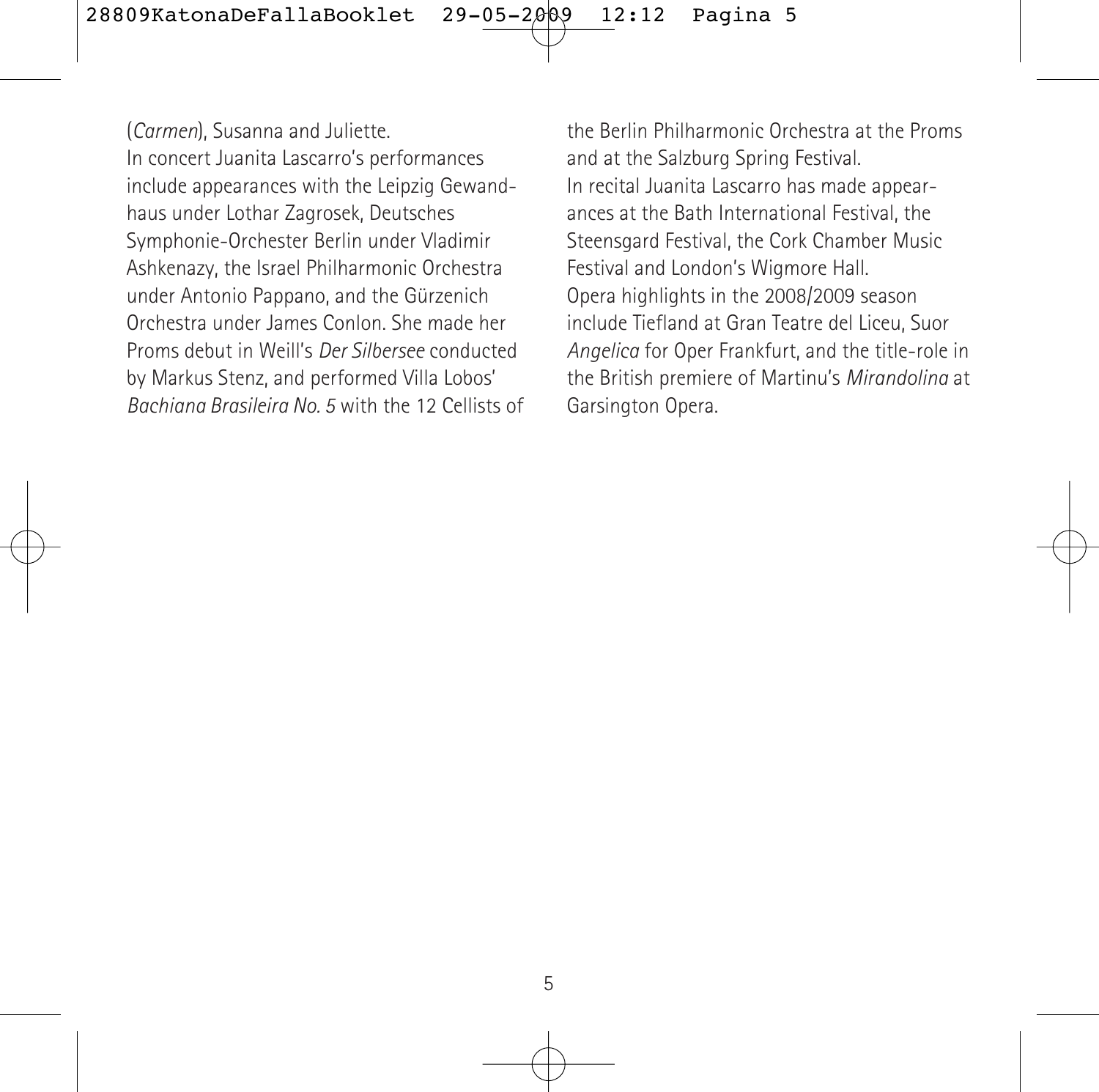**M. De Falla's work is strongly influenced by Spanish folk music in which the guitar is central. Although he composed only one piece for that instrument his inspiration was flamenco and early Spanish music, including the guitar works of Gaspar Sanz. The guitar also features in Falla's first great success, the opera ' La Vida Breve'. For this recording, we have selected and transcribed works in which the influence of the guitar was dominant thus translating these pieces back to their original source of inspiration. We felt that adding percussion would enhance the rhythmic element that is most characteristic for the music of Spain. We hope that showing De Falla's work in this dynamic light will bring new audiences to his brilliant music.**

## MANUEL DE FALLA

Widely regarded as the most distinguished Spanish composer of the early twentieth century Manuel de Falla was born in 1876 in Cádiz . After initial piano lessons he moved to Madrid to study composition with Felipe Pedrell. His first breakthrough came in 1905 with his opera *La vida breve.* Between 1907 and 1914 he lived in Paris and came under the influence of impressionist composers such as Debussy, Dukas and Ravel. Armed with the idioms of impressionism, Falla moved back to Madrid (1914) and composed works such as *El Amor Brujo* or *El sombrero de tres picos*, which are strongly influenced by the flamenco music of Andalusia. In the 1920s, Falla altered his stylistic direction, coming under the influence of Stravinsky's Neo-Classicism. In 1939 he moved to Argentina where he spent his final years working on his cantata *Atlántida*. He died in 1946.

The *Spanish Dance* is taken from the wedding scene of the opera *La Vida Breve* (Life Is Short). De Fallas first major work (and a winner of a compositions prize in Madrid) is a sort of Spanish *cavalleria rusticana*. It was composed in 1905 but not premiered until 1913.

The first version of *El amor brujo (Love, the Magician)* a 'gitanera' or gypsy ballet in one act, was written and premiered in Madrid in 1915. It is a love story about a gypsy girl Candela, who can only be freed from the evil spirit of her murdered past husband through the kiss of perfect and true love.

*Siete canciones populares espanoles* ('Seven Spanish Folksongs' 1914) and *Tus ojillos negros* 'Your small black eyes' (1902-1903) were originally written for voice and piano.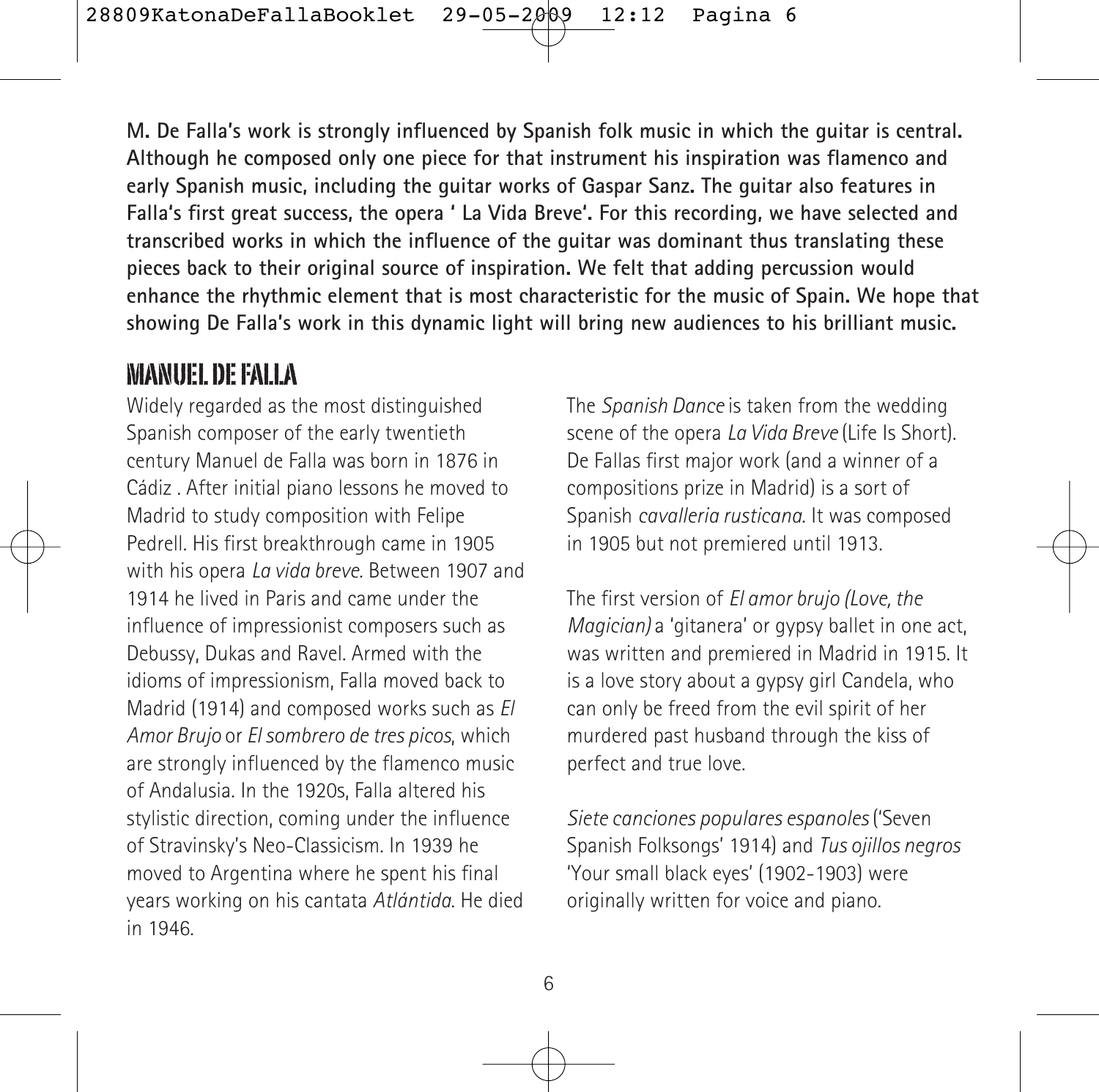When Sergei Diaghilev, leader of the Ballets Russes, saw the premiere of Falla's *El Corregidor y la Molinera,* (a pantomime in two acts), he decided to commission de Falla to rewrite and expand the score for a ballet. *El Sombrero de Tres Picos* or, *The Three-Cornered Hat* was first performed in London in 1919. Sets and costumes were designed by Pablo Picasso. *Danza del Molinero* is a farruca, which is a common flamenco form and is traditionally danced by men. *Danza de los Vecinos* is a Seguidilla a quick, triple-time Spanish dance. *Danza de la Molinera* is a fandango and it is claimed by some to originate as a dance of courtship.

Falla's only original composition for quitar: *Homenaje* (1920) was dedicated to Claude Debussy, who he met during his stay in Paris. It was premiered in Paris in 1921 strangely not on the guitar but on the harp-lute. Miguel Lobet gave the first performance on the guitar a little later in Spain. The version recorded on this CD is the first edition published in *La Revue Musicale*.

#### **Instruments**

Peter and Zoltan Katona play guitars made by John H. Dick (2002) and use electric guitars in 'El Amor Brujo' by Godin with Roland GR 33 guitar synthesizers.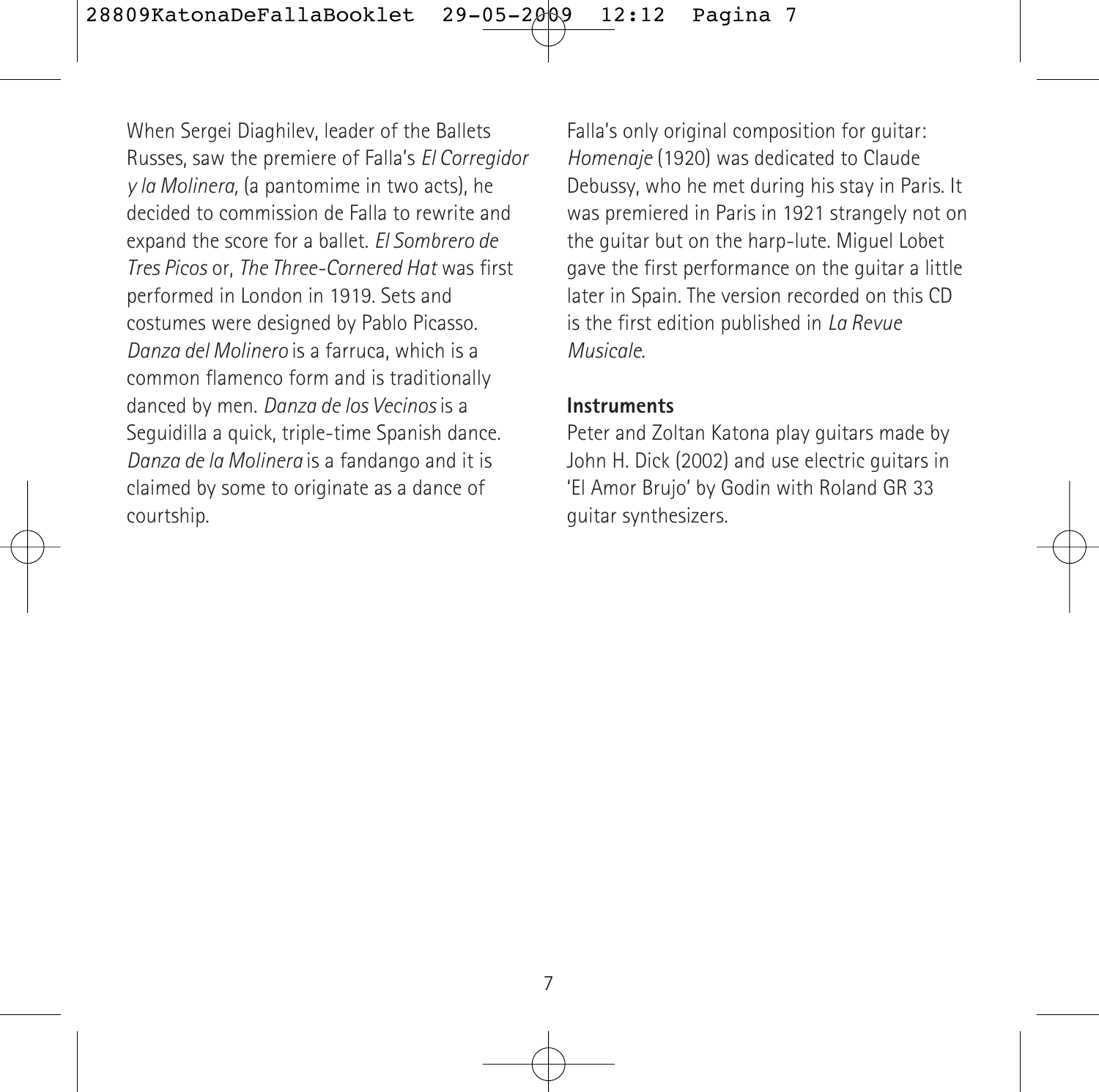**Manuel De Fallas Werk ist stark durch die spanische Volksmusik beeinflusst, bei der die Gitarre im Mittelpunkt steht. Obwohl er nur ein Stück für dieses Instrument komponierte, bezog er seine Inspiration aus dem Flamenco und alter spanischer Musik einschließlich der Werke für Gitarre von Gaspar Sanz. Die Gitarre erscheint auch in De Fallas erstem großen Erfolg, der Oper 'La Vida Breve' (Ein kurzes Leben). Zu dieser Aufnahme haben wir Werke ausgewählt und transkribiert, in denen der Einfluss der Gitarre dominierte, und diese Stücke somit auf ihre ursprüngliche Inspirationsquelle zurückgeführt. Wir spürten, dass das Hinzufügen von Schlaginstrumenten das rhythmische Element noch verstärken würde, das für die spanische Musik ja besonders charakteristisch ist, und wir hoffen, dass die Wiedergabe von De Fallas Werk in diesem dynamischen Licht seiner großartigen Musik neue Liebhaber zuführen wird.**

## MANUEL DE FALLA

Manuel de Falla, der vielen als der herausragendste spanische Komponist des frühen zwanzigsten Jahrhunderts gilt, wurde 1876 in Cádiz geboren. Nach anfänglichem Klavierunterricht zog er nach Madrid, um bei Felipe Pedrell Kompositionsunterricht zu nehmen. Seinen ersten Durchbruch erlebte er 1905 mit seiner Oper *La vida breve.* Zwischen 1907 und 1914 lebte er in Paris und gelangte unter den Einfluss impressionistischer Komponisten wie Debussy, Dukas und Ravel. Ausgerüstet mit der Idiomatik des Impressionismus, kehrte De Falla nach Madrid zurück (1914) und komponierte Werke wie *El Amor Brujo* oder *El sombrero de tres picos*, welche stark durch die andalusische Flamencomusik beeinflusst sind. In den 1920er Jahren änderte De Falla seine Stilrichtung, da er unter den Einfluss von Strawinskys Neoklassizismus gelangte. Im Jahre 1939 zog er nach Argentinien, wo er seine letzten Jahre mit der Arbeit an seiner Kantate *Atlántida* vrbrachte. Er starb 1946.

Der *Spanische Tanz* ist der Hochzeitsszene aus der Oper *La Vida Breve* (Ein kurzes Leben) entnommen. De Fallas erstes Hauptwerk (mit dem er den Kompositionspreis in Madrid gewann) ist eine Art von spanischer *Cavalleria rusticana*. Es wurde 1905 komponiert, aber erst 1913 uraufgeführt.

Die erste Fassung von *El amor brujo (Die bezaubernde Liebe),* eine 'Gitanera' oder Zigeunerballett in einem Akt, wurde 1915 in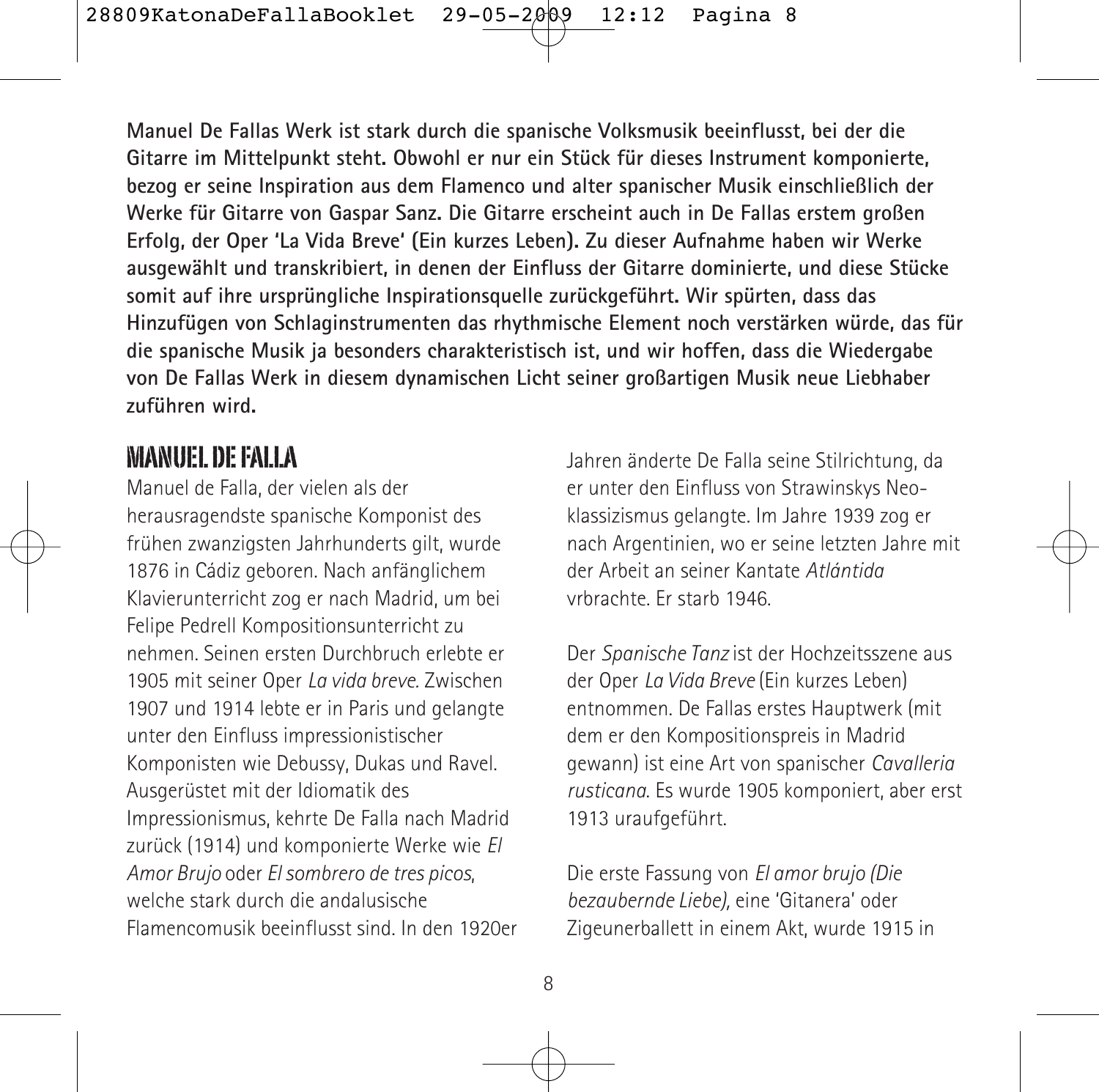Madrid geschrieben und uraufgeführt. Es ist die Liebesgeschichte des Zigeunermädchens Candela, das nur durch den Kuss der vollkommenen und wahren Liebe vom bösen Geist seines ermordeten Ehemanns erlöst werden kann.

*Siete canciones populares espanoles* ('Sieben spanische Volkslieder' 1914) und *Tus ojillos negros* 'Deine kleinen schwarzen Augen' (1902- 1903) wurden ursprünglich für Gesang und Klavier komponiert.

Als Sergej Diaghilew, der Leiter des Ballets Russes, die Premiere von De Fallas *El Corregidor y la Molinera* sah, (einer Pantomime in zwei Akten), beschloss er, De Falle den Auftrag zu erteilen, die Partitur zu einem Ballett umzuschreiben und zu erweitern. *El Sombrero de Tres Picos* oder *Der Drerispitz* wurde zuerst 1919 in London aufgeführt. Bühnenbild und Kostüme entwarf Pablo Picasso. *Danza del Molinero* ist eine Farruca, eine beliebte Flamencoform, die traditionell von Männern getanzt wird. *Danza*

*de los Vecinos* ist eine Seguidilla, ein schneller spanischer Tanz im Dreiertakt. *Danza de la Molinera* ist ein Fandango, von dem gesagt wird, er sei als höfischer Tanz entstanden.

De Fallas einzige Originalkomposition für Gitarre: *Homenaje* (1920) wurde Claude Debussy gewidmet, den er während seines Aufenthalts in Paris kennengelernt hatte. Die Uraufführung fand 1921 in Paris statt, aber merkwürdigerweise nicht auf der Gitarre, sondern auf der Harp-lute, einem gitarrenähnlichen Instrument. Miguel Lobet brachte kurz darauf die erste Aufführung auf der Gitarre in Spanien. Die auf dieser CD wiedergegebene Fassung ist die Erstausgabe, veröffentlich in *La Revue Musicale*.

#### **Instrumente**

Peter und Zoltan Katona spielen auf Gitarren von John H. Dick (2002) und verwenden in 'El Amor Brujo' E-Gitarren von Godin mit Roland GR 33 Gitarrensynthesizer.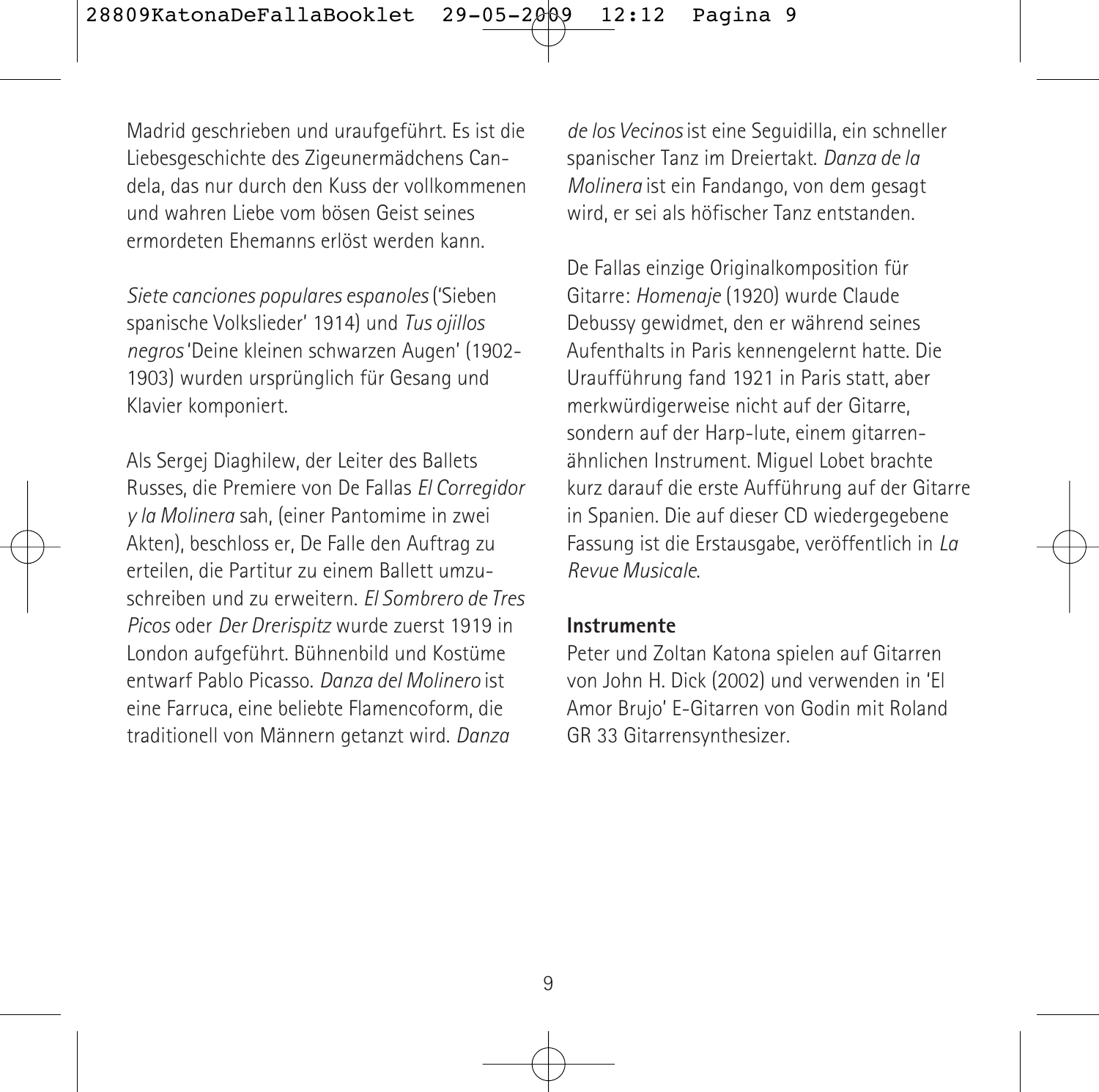**L'œuvre de Manuel de Falla fut fortement influencée par la musique populaire espagnole, au sein de laquelle la guitare joue en rôle central. S'il ne composa qu'une seule pièce pour cet instrument, il puisa en revanche une grande partie de son inspiration dans la musique de flamenco et la musique ancienne espagnole, notamment dans les œuvres pour guitare de Gapar Sanz. La guitare caractérisa également le premier grand succès de Manuel de Falla, son opéra intitulé 'La Vida Breve'. Pour ce premier enregistrement, nous avons sélectionné et transcrit des œuvres dans lesquelles l'influence de la guitare fut prépondérante: nous avons donc ainsi retraduit ces pièces pour ce qui fut leur première source d'inspiration. Nous avons senti que l'ajout de percussions mettrait en valeur l'élément rythmique, prépondérant dans cette musique espagnole. Nous espérons que la présentation de l'œuvre de Manuel de Falla sous cette lumière dynamique, apportera de nouveaux publics à cette brillante musique.**

## MANUEL DE FALLA

Manuel de Falla, né en 1876 à Cádiz, fut généralement considéré comme le plus célèbre compositeur espagnol du début du vingtième siècle. Après avoir pris des cours de piano, il s'installa à Madrid pour étudier la composition auprès de Felipe Pedrell. Il obtint son premier véritable succès en 1905 avec son opéra *La Vida Breve*. Entre 1907 et 1914, il vécut à Paris et subit l'influence de compositeurs impressionnistes tels que Debussy, Dukas et Ravel. Armé des spécificités du langage de l'impressionnisme, Falla retourna à Madrid (en 1914) et composa des œuvres telles qu' *El Amor Brujo* ou *El sombrero de tres picos*, fortement influencées par la musique de flamenco d'Andalousie. Dans les années 1920, Falla influencé par le néoclassicisme de Stravinsky, changea de courant

stylistique. En 1939, il s'installa en Argentine où il passa les dernières années de sa vie à travailler à sa cantate *Atlántida.* Il mourut en 1946.

*Spanish Dance* est extrait de la scène de mariage de l'opéra *La Vida Breve* (la vie est courte). Cette première œuvre majeure de Manuel de Falla (qui remporta un prix de composition à Madrid) est une sorte de *cavalleria rusticana*. Composée en 1905, elle ne fut créée qu'en 1913.

La première version d' *El amor brujo* (Amour, le magicien) est un ballet 'gitanera' ou gitan en un acte, composé et créé à Madrid en 1915. Il raconte une histoire d'amour, mettant en scène une jeune fille gitane, Candela, qui ne peut être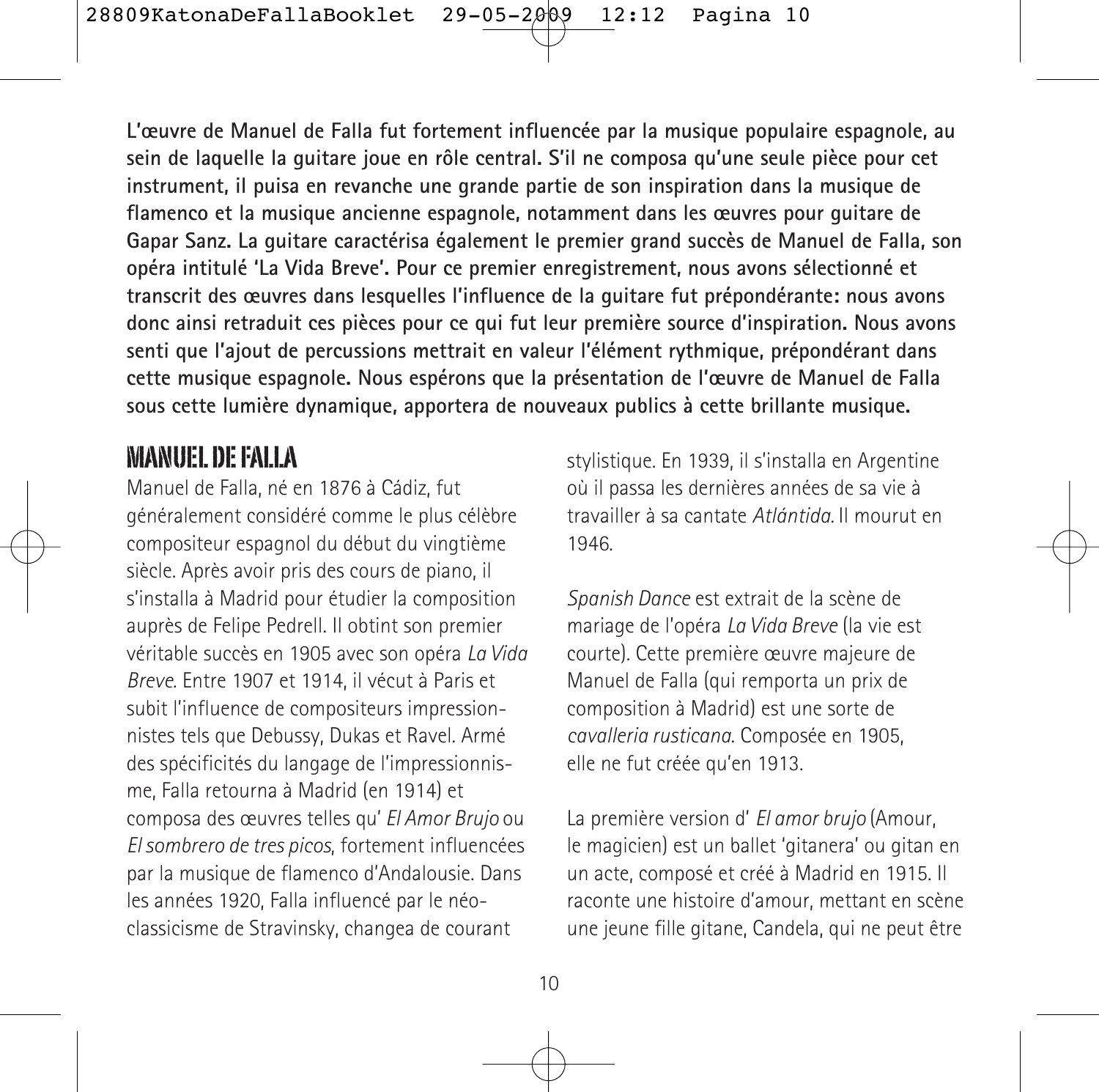libérée de l'esprit malveillant de son ancien mari assassiné que par l'entremise du baiser de l'amour parfait et véritable.

*Siete canciones populares espanoles* ('Sept chansons populaires espagnoles', 1914) et *Tus ojillos negros* ('Tes petits yeux noirs', 1902- 1903) furent originellement composés pour voix et piano.

Lorsque Sergueï Diaghilev, alors à la tête des Ballets russes, assista à la première d' *El Corregidor y la Molinera* de Manuel de Falla (une pantomime en deux actes), il décida de lui demander de réécrire et d'agrandir la partition pour en faire un ballet. *El Sombrero de Tres Picos* ou *The Three-Cornered Hat* fut donné pour la première fois en public à Londres en 1919. Décors et costumes furent signés par Pablo Picasso. *Danza del Molinero* est une farruca, forme habituelle du flamenco traditionnellement dansée par des hommes.

*Danza de los Vecinos* est une Seguidilla, danse espagnole rapide, à trois temps. *Danza de la Molinera* est un fandango qui selon certains serait issu d'une danse de cour.

La seule composition originale de Manuel de Falla pour guitare, *Homenaje* (1920), fut dédiée à Claude Debussy qu'il rencontra durant son séjour à Paris. Elle fut créée à Paris en 1921, de façon étrange interprétée non pas sur une guitare mais sur une harpe luth. Ce ne fut qu'un peu plus tard, en Espagne, que Miguel Lobet la joua à la guitare pour la première fois en public. La version enregistrée ici suit la première édition de l'œuvre parue dans *La Revue Musicale*.

#### **Instruments**

Peter et Zoltan Katona jouent des guitares signées John H. Dick (2002). Dans 'El Amor Brujo', ils utilisent des guitares électriques Godin et un synthétiseur guitare Roland GR 33.

Traduction: Clémence Comte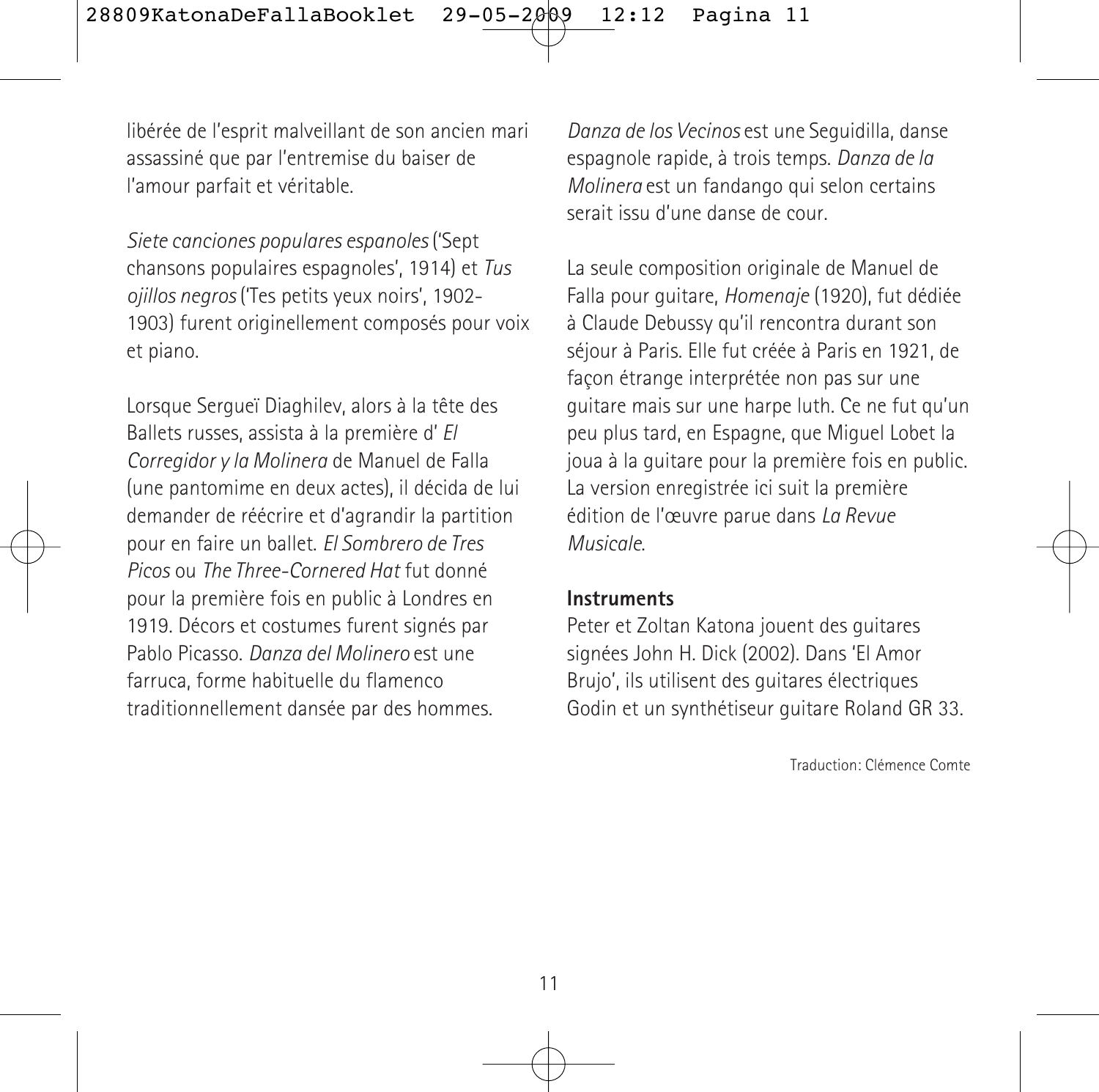## COMPLETE DISCOGRAPHY KATONA TWINS

- CCS 10397 Albéniz: España, Iberia, Mallorca<br>CCS 14298 Scarlatti & G.Ph. Handel
- CCS 14298 Scarlatti & G.Ph. Handel<br>CCS 16698 Rodrigo: Concerto Madr
- Rodrigo: Concerto Madrigal for two guitars and orchestra
- CCS SA 19804 Piazzolla: Le Grand Tango with Alfredo Marcucci<br>CCS SA 23707 Vivaldi with Carducci String Quartet
- Vivaldi with Carducci String Quartet

#### **www.katonatwins.com**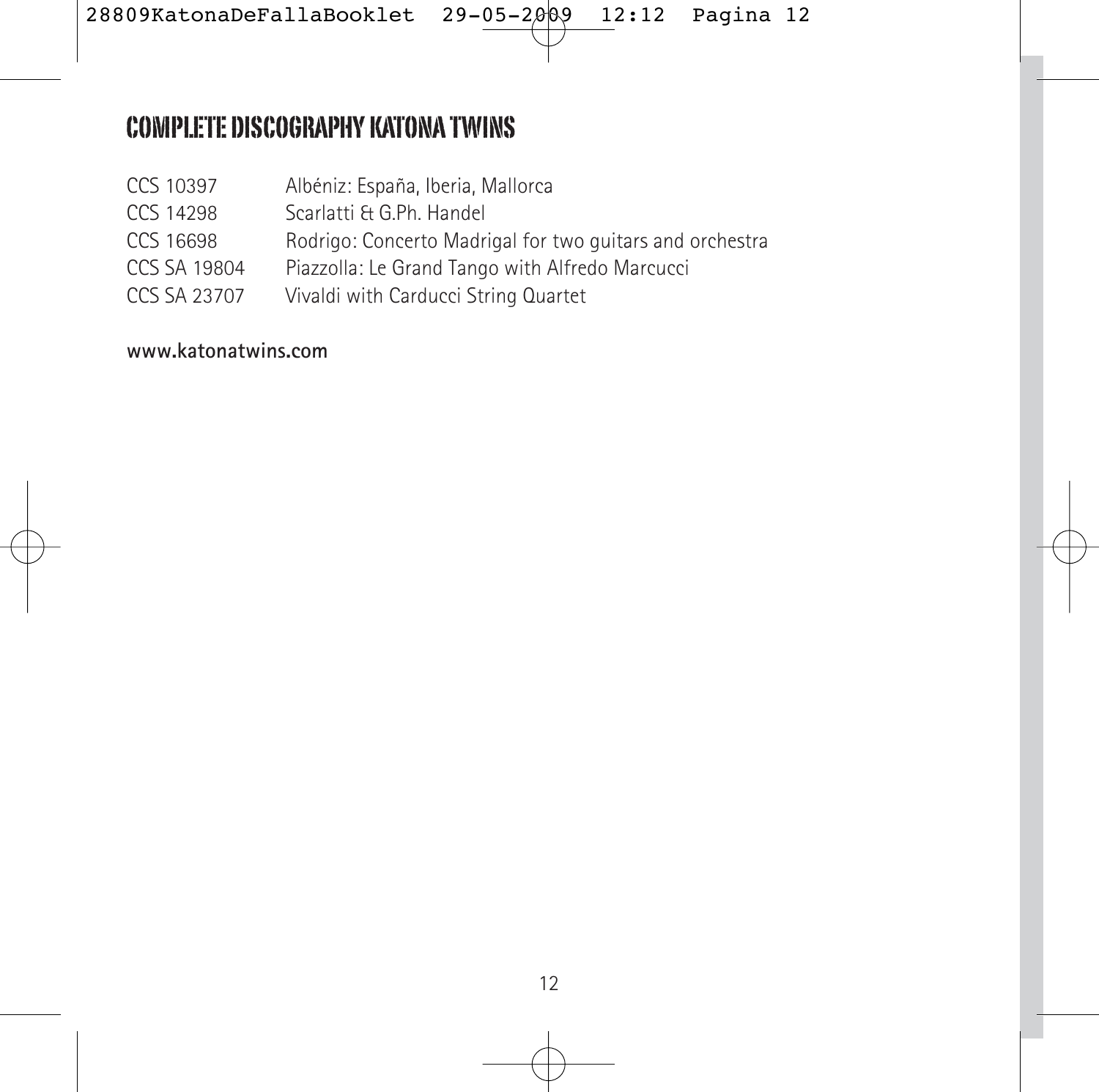CCS SA 28809

Please send to Veuillez retourner:

#### CHANNEL CLASSICS RECORDS

Waaldijk 76, 4171 CG Herwijnen, the Netherlands Phone: (+31.418) 58 18 00 Fax: (+31.418) 58 17 82

Where did you hear about Channel Classics? Comment avez-vous appris l'existence de Channel

Classics?

**Becommended** Recommandé **Branches Autre Becommandé** 

Why did you buy this recording? Pourquoi avez-vous acheté cet enregistrement?

Artist performance L'interpretation and a Reviews Critique

Sound quality La qualité de l'enregistrement **Brice Prix** 

**Packaging Présentation** 

What music magazines do you read? Quels magazines musicaux lisez-vous?

Which CD did you buy? Quel CD avez-vous acheté?

Where did you buy this CD? Où avez-vous acheté ce CD?

I would like to receive the CHANNEL CLASSICS CATALOGUE/SAMPLER

| Name Nom                                               | <b>Address Adresse</b> |
|--------------------------------------------------------|------------------------|
| <b>City/State/Zipcode</b> Code postal et ville         | <b>Country Pays</b>    |
| Please keep me informed of new releases via my e-mail: |                        |

**Review Critiques And Allen Access Access Store Magasin** ■ Radio Radio ■ Advertisement Publicité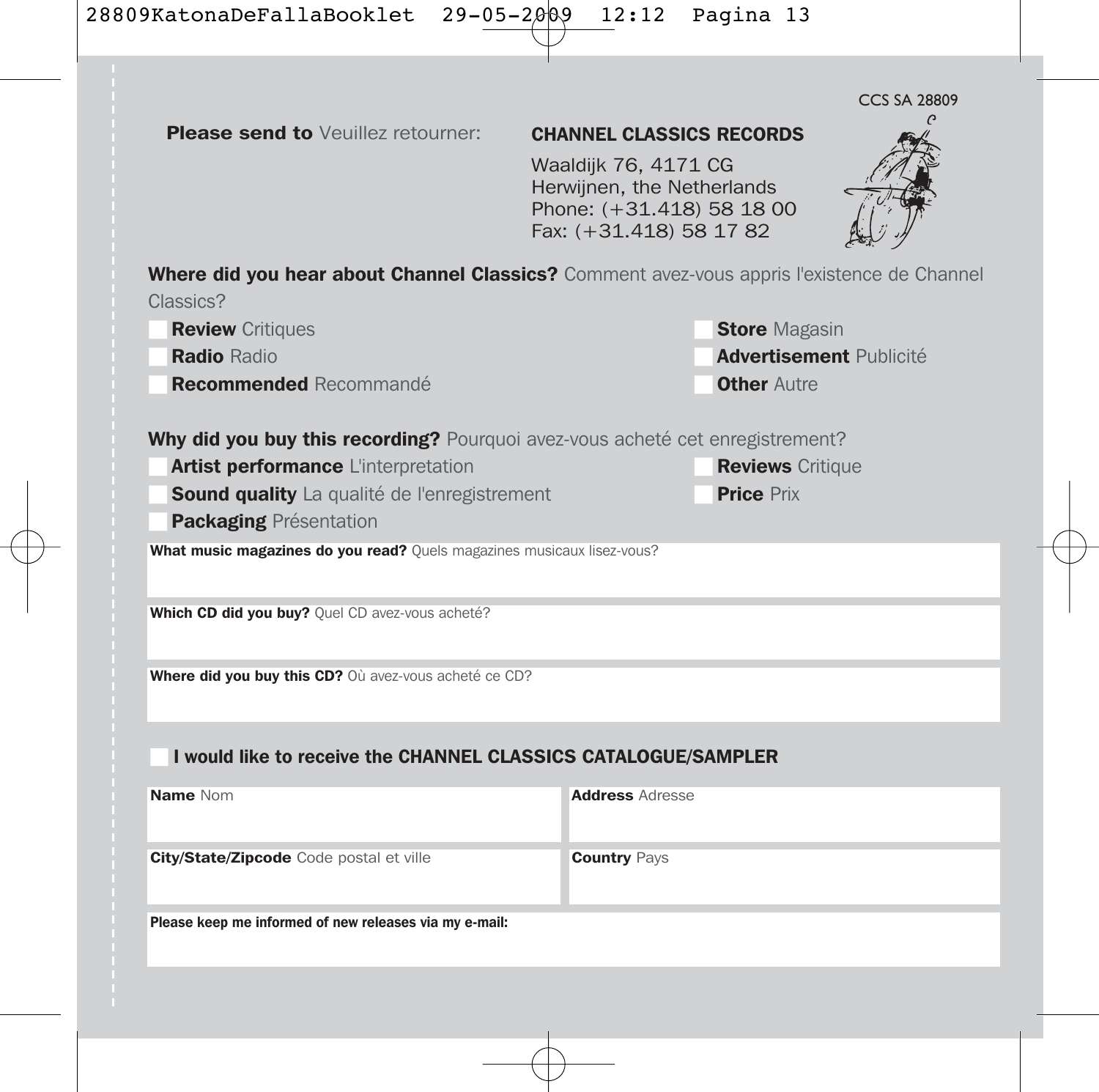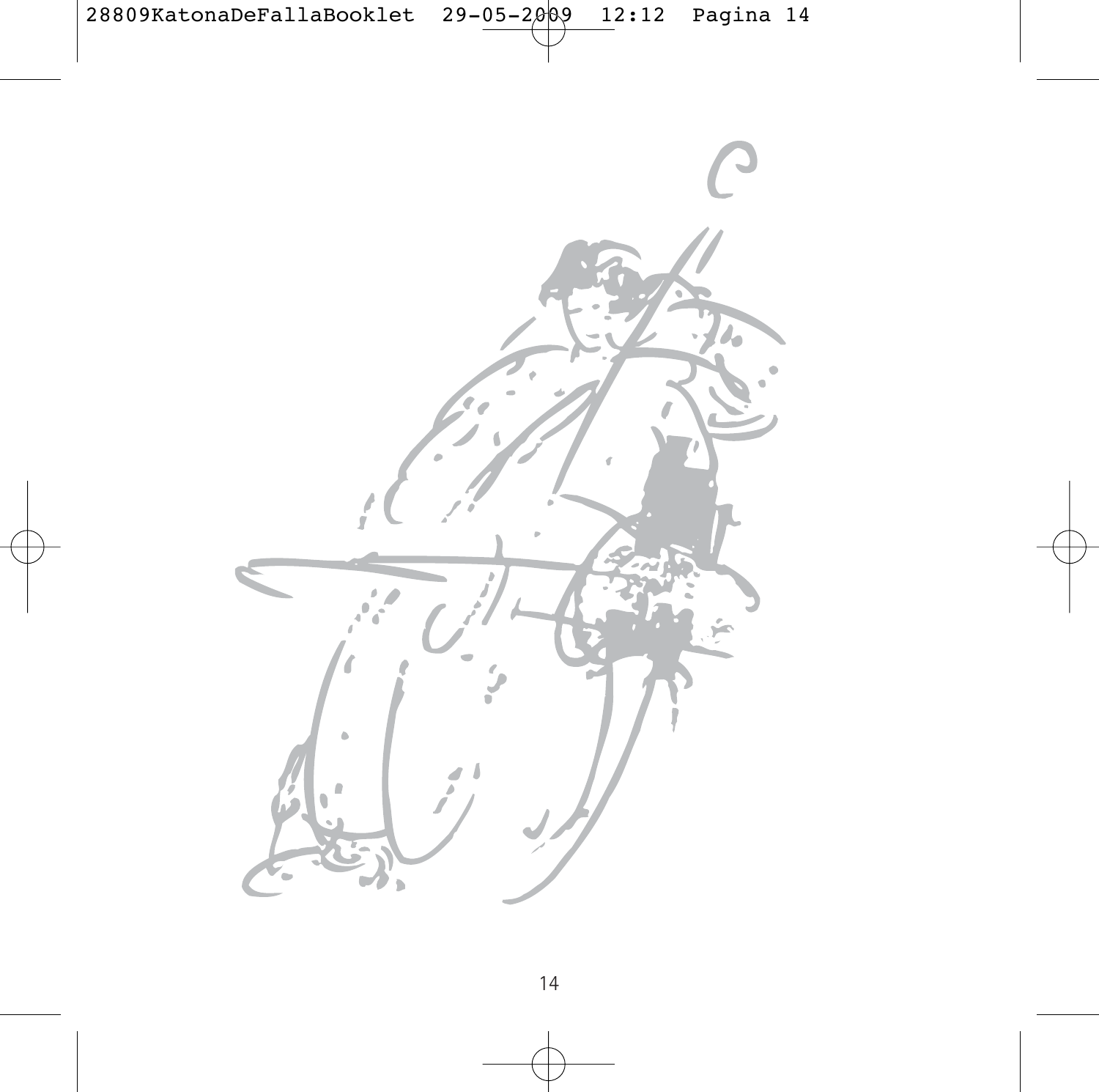**Production** Channel Classics Records **Producers** C. Jared Sacks, **Recording engineer, editing** C. Jared Sacks **Cover photo** Peter Goodbody, Liverpool **Cover design** Ad van der Kouwe, Manifesta, Rotterdam **Instruments** Guitars made by John H. Dick, 2002 **Liner notes** Katona Twins **Recording location** Doopsgezinde Kerk, The Netherlands **Recording date** 2008

*Technical information* **Microphones**  Bruel & Kjaer 4006, Schoeps **Digital converter** DSD Super Audio / Meitnerdesign AD/DA Pyramix Editing / Merging Technologies **Speakers** Audiolab, Holland **Amplifiers** Van Medevoort, Holland **Cables** Van den Hul\* **Mixing board** Rens Heijnis, custom design *Mastering Room* **Speakers**

B+W 803d series **Amplifier** Classe 5200 **Cable\*** Van den Hul

\*exclusive use of Van den Hul cables The INTEGRATION and The SECOND®

**For more information visit www.channelclassics.com**